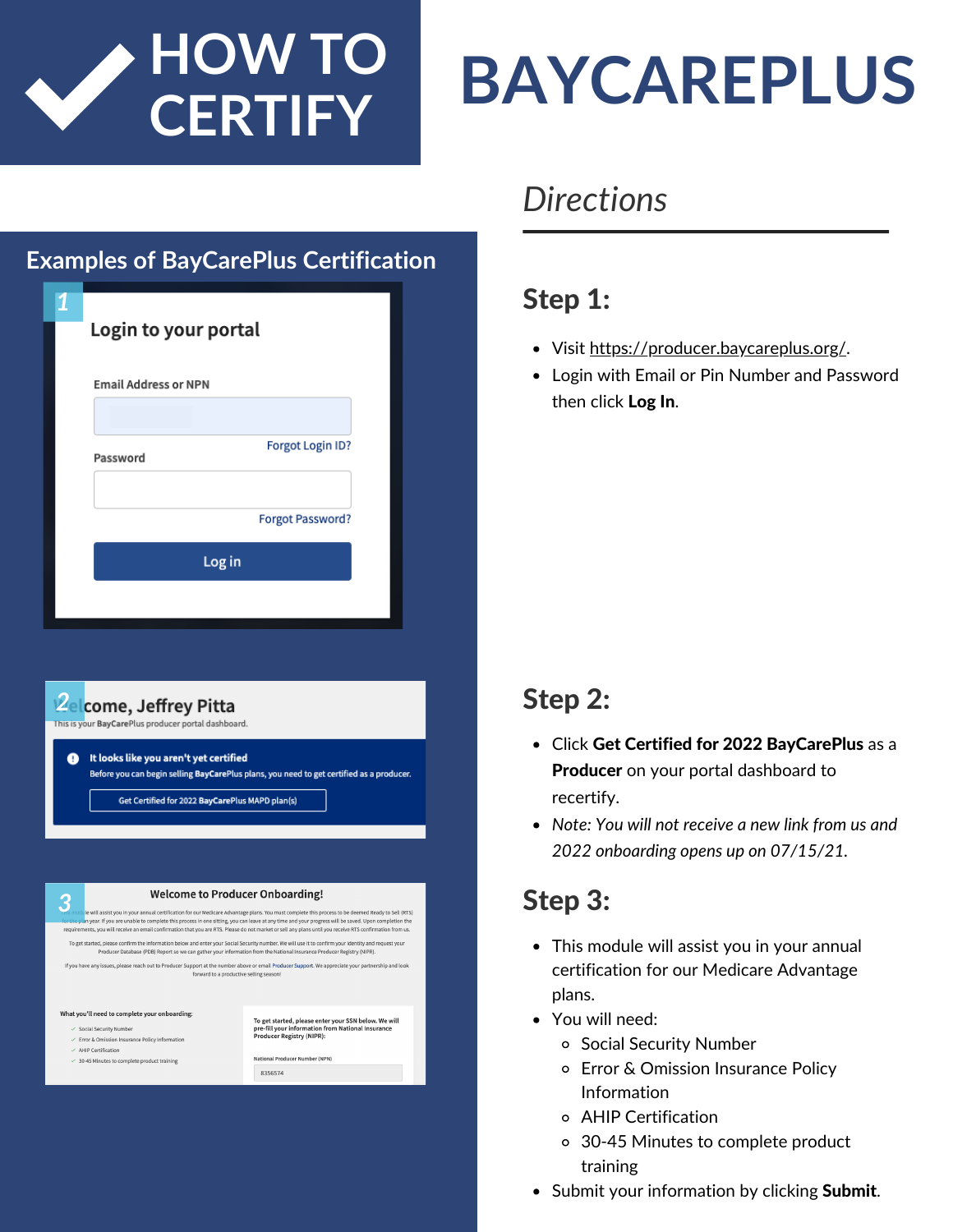

#### **Examples of BayCarePlus Certification**

|  | <b>ZencyOnlyPay Producer Onboarding</b><br>need to leave the site and return later. |                            | La complete the form below. All fields are required unless marked optional. You must complete each step of the process before you can advance to<br>next one. Each completed step will show a green check mark. Click "Continue and Save" after you complete each step to save your progress in case yor |              |
|--|-------------------------------------------------------------------------------------|----------------------------|----------------------------------------------------------------------------------------------------------------------------------------------------------------------------------------------------------------------------------------------------------------------------------------------------------|--------------|
|  |                                                                                     | <b>General Information</b> |                                                                                                                                                                                                                                                                                                          |              |
|  | <b>Getting Started</b>                                                              |                            | Please verify the information we have on file for you:                                                                                                                                                                                                                                                   |              |
|  | General Info                                                                        |                            | <b>First Name</b>                                                                                                                                                                                                                                                                                        |              |
|  | Contact Info.                                                                       |                            |                                                                                                                                                                                                                                                                                                          |              |
|  | Licenses                                                                            |                            |                                                                                                                                                                                                                                                                                                          |              |
|  | <b>Background Check</b>                                                             |                            | Middle - optional                                                                                                                                                                                                                                                                                        |              |
|  |                                                                                     |                            |                                                                                                                                                                                                                                                                                                          | No Middle Na |
|  | Insurance                                                                           |                            |                                                                                                                                                                                                                                                                                                          |              |
|  | AHIP                                                                                |                            | <b>Last Name</b>                                                                                                                                                                                                                                                                                         |              |
|  |                                                                                     |                            |                                                                                                                                                                                                                                                                                                          |              |
|  |                                                                                     |                            |                                                                                                                                                                                                                                                                                                          |              |
|  |                                                                                     |                            |                                                                                                                                                                                                                                                                                                          |              |



| <b>AgencyOnlyPay Producer Onboarding</b><br>need to leave the site and return later. |                                                                                                                                                                                             | complete the form below. All fields are required unless marked optional. You must complete each step of the process before you can advance to the<br>next one. Each completed step will show a green check mark. Click "Continue and Save" after you complete each step to save your progress in case you |  |  |  |
|--------------------------------------------------------------------------------------|---------------------------------------------------------------------------------------------------------------------------------------------------------------------------------------------|-----------------------------------------------------------------------------------------------------------------------------------------------------------------------------------------------------------------------------------------------------------------------------------------------------------|--|--|--|
| <b>Getting Started</b>                                                               | <b>Licenses for BayCare Sales Area</b>                                                                                                                                                      |                                                                                                                                                                                                                                                                                                           |  |  |  |
| General Info                                                                         | <b>Florida State License</b><br>☞                                                                                                                                                           |                                                                                                                                                                                                                                                                                                           |  |  |  |
| Contact Info                                                                         | <b>License Number</b>                                                                                                                                                                       | <b>License Class</b>                                                                                                                                                                                                                                                                                      |  |  |  |
| Licenses                                                                             |                                                                                                                                                                                             |                                                                                                                                                                                                                                                                                                           |  |  |  |
| <b>Background Check</b>                                                              | <b>Effective Date</b>                                                                                                                                                                       | <b>Expiration Date</b>                                                                                                                                                                                                                                                                                    |  |  |  |
| Insurance                                                                            |                                                                                                                                                                                             |                                                                                                                                                                                                                                                                                                           |  |  |  |
| AHIP                                                                                 | License LOA                                                                                                                                                                                 |                                                                                                                                                                                                                                                                                                           |  |  |  |
| <b>Compliance Policies</b>                                                           |                                                                                                                                                                                             |                                                                                                                                                                                                                                                                                                           |  |  |  |
| <b>Sales Policies</b>                                                                |                                                                                                                                                                                             |                                                                                                                                                                                                                                                                                                           |  |  |  |
| <b>Product Training</b>                                                              | We are only showing the licenses for the states where we offer a product. To become 'Ready                                                                                                  |                                                                                                                                                                                                                                                                                                           |  |  |  |
| Sign Documents                                                                       | to Sell', you need to have an active license in at least one of these states. Please note: you<br>will only be appointed to sell and receive commissions for those states in which you have |                                                                                                                                                                                                                                                                                                           |  |  |  |
| <b>A</b> Return to Dashboard                                                         |                                                                                                                                                                                             | <b>Continue and Save</b><br>Previous                                                                                                                                                                                                                                                                      |  |  |  |

# **BAYCAREPLUS**

# *Directions*

## Step 4:

- Enter your general information, NPN, and primary contact.
- Click Continue and Save.

## Step 5:

- Enter your Contact information.
- Click Continue and Save.

## Step 6:

- Review the Licenses for BayCare Sales Area.
- Click Continue and Save.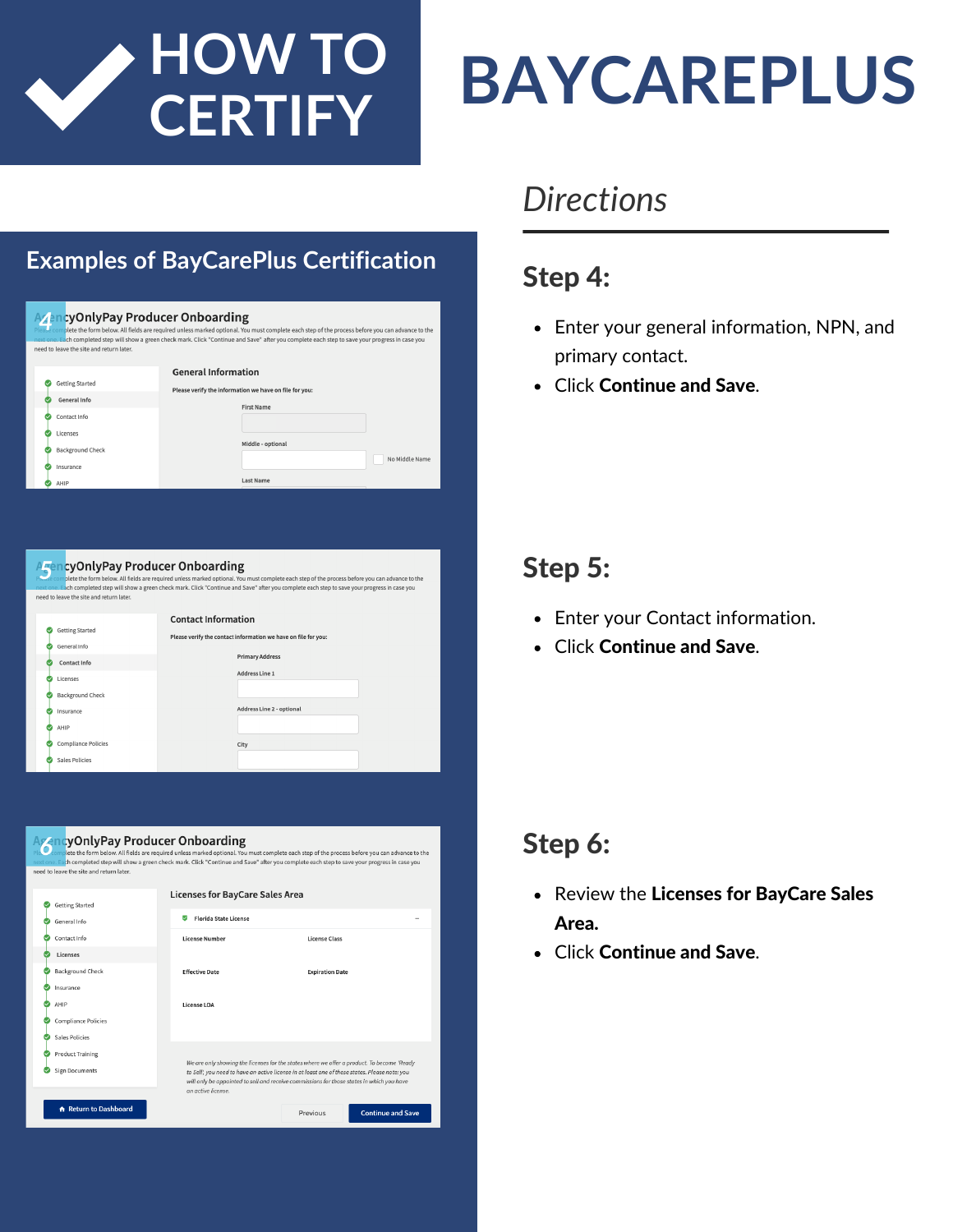

# **BAYCAREPLUS**

#### **Examples of BayCarePlus Certification**

|                            | <b>Background Check</b>                                                                            |        |
|----------------------------|----------------------------------------------------------------------------------------------------|--------|
| <b>Getting Started</b>     | As part of the 'Ready to Sell' approval, a background check is performed. Please read and sign the |        |
| General Info               | agreements below to allow us to start the process.                                                 |        |
| Contact Info               | <b>Authorization Agreement</b>                                                                     | Review |
| Licenses                   |                                                                                                    |        |
| <b>Background Check</b>    |                                                                                                    |        |
| Insurance                  |                                                                                                    |        |
| AHIP                       | <b>Disclosure Agreement</b>                                                                        | Review |
| <b>Compliance Policies</b> |                                                                                                    |        |
| Sales Policies             |                                                                                                    |        |
| <b>Product Training</b>    | <b>FCRA Agreement</b>                                                                              | Review |
| <b>Sign Documents</b>      |                                                                                                    |        |

| <b>AoncyOnlyPay Producer Onboarding</b><br>need to leave the site and return later.                                             | Plection plete the form below. All fields are required unless marked optional. You must complete each step of the process before you can advance to the<br>next one. Each completed step will show a green check mark. Click "Continue and Save" after you complete each step to save your progress in case you |
|---------------------------------------------------------------------------------------------------------------------------------|-----------------------------------------------------------------------------------------------------------------------------------------------------------------------------------------------------------------------------------------------------------------------------------------------------------------|
| <b>Getting Started</b><br>General Info<br>Contact Info<br>Licenses<br><b>Background Check</b><br>Insurance                      | Insurance<br>Please enter your Error & Omission insurance information<br><b>Insured Company</b><br><b>Policy Number</b>                                                                                                                                                                                         |
| AHIP<br><b>Compliance Policies</b><br>Sales Policies<br><b>Product Training</b><br><b>Sign Documents</b><br>Return to Dashboard | <b>Effective Date</b><br>茼<br><b>Expiration Date</b><br>₿<br>Per Occurrence Limit<br>Ś<br><b>Aggregate Limit</b><br>Ś                                                                                                                                                                                           |

# *Directions*

## Step 7:

- Review and sign documents in your Background Check:
	- Authorization Agreement
	- Disclosure Agreement
	- FCRA Agreement
- Click Continue and Save.

#### Step 8:

- Enter your Error & Omission insurance information.
- Click Continue and Save.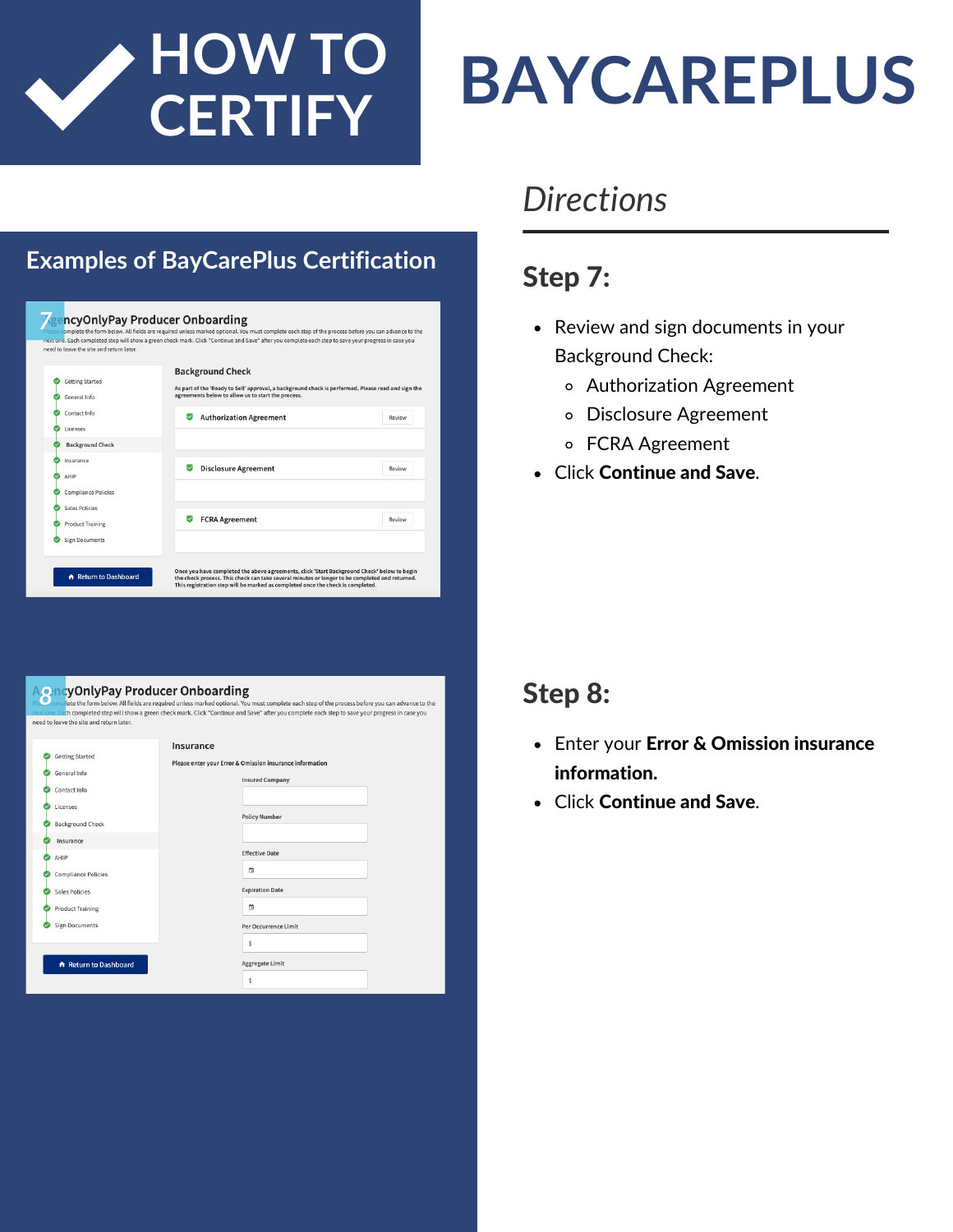

# **BAYCAREPLUS**

#### **Examples of BayCarePlus Certification**

|                                                                                                                                                                                                                          | AHIP                                                                                                                                                                                                                                                            |  |  |  |  |
|--------------------------------------------------------------------------------------------------------------------------------------------------------------------------------------------------------------------------|-----------------------------------------------------------------------------------------------------------------------------------------------------------------------------------------------------------------------------------------------------------------|--|--|--|--|
| ting Started                                                                                                                                                                                                             | Read and complete below:                                                                                                                                                                                                                                        |  |  |  |  |
| General Info<br>Contact Info                                                                                                                                                                                             | In order to become Ready to Sell, you will need to complete America's Health Insurance Plans (AHIP)<br>Marketing Medicare Advantage and Fraud, Waste and Abuse certifications. If you have not completed<br>the certification, please click here to visit AHIP. |  |  |  |  |
| Licenses<br><b>Background Check</b>                                                                                                                                                                                      | Once you have completed AHIP and sent your score to BayCare,<br>please click here to refresh your AHIP certficate.                                                                                                                                              |  |  |  |  |
| Insurance                                                                                                                                                                                                                | If you have your completed AHIP certificate, please upload it here. Enter the date that you completed<br>the AHIP training below and only upload the certificate for the most current plan year as shown.                                                       |  |  |  |  |
| AHIP                                                                                                                                                                                                                     |                                                                                                                                                                                                                                                                 |  |  |  |  |
| <b>Compliance Policies</b>                                                                                                                                                                                               | <b>Upload your AHIP certificate</b>                                                                                                                                                                                                                             |  |  |  |  |
| <b>Sales Policies</b>                                                                                                                                                                                                    | <b>CE Department Account</b>                                                                                                                                                                                                                                    |  |  |  |  |
| <b>Product Training</b><br><b>Sign Documents</b>                                                                                                                                                                         | 2020 Medicare + Fraud, Waste and Abuse Training<br>PDF                                                                                                                                                                                                          |  |  |  |  |
|                                                                                                                                                                                                                          |                                                                                                                                                                                                                                                                 |  |  |  |  |
| Return to Dashboard                                                                                                                                                                                                      | (Sample Certificate)                                                                                                                                                                                                                                            |  |  |  |  |
| You are attesting that you have completed the course requirements in accordance with CMS<br>guidelines as presented in the program. When approved, you will be able to proceed to the next<br>component of the training. |                                                                                                                                                                                                                                                                 |  |  |  |  |
|                                                                                                                                                                                                                          | <b>Authorization Signature</b>                                                                                                                                                                                                                                  |  |  |  |  |
|                                                                                                                                                                                                                          | $\iota_{\mathbf{a}}$                                                                                                                                                                                                                                            |  |  |  |  |
|                                                                                                                                                                                                                          | <b>AHIP Completion Date</b>                                                                                                                                                                                                                                     |  |  |  |  |
|                                                                                                                                                                                                                          | m                                                                                                                                                                                                                                                               |  |  |  |  |



# *Directions*

## Step 9:

- To become Ready to Sell (RTS), you will need to complete America's Health Insurance Plans (AHIP) Marketing Medicare Advantage and Fraud, Waste, and Abuse certifications. If you have not completed the [certification,](https://www.ahipmedicaretraining.com/clients/lumeris/baycarehealthplan) please click here to visit [AHIP](https://www.ahipmedicaretraining.com/clients/lumeris/baycarehealthplan).
- Authorize your Signature and AHIP Completion Date.
- Click Continue and Save.

## Step 10:

- Review the Sales Policy and Procedures (P&Ps) Acknowledgements:
	- $\circ$  Sales Training
	- Sales and Marketing Guidelines
	- o Sales Oversight
	- Marketing/Sales Educational Events
	- o Sales to Vulnerable Individuals
	- Broker/Agent Appointment and **Termination**
	- Sales Code of Ethics
- Authorize Signature.
- Click Continue and Save.